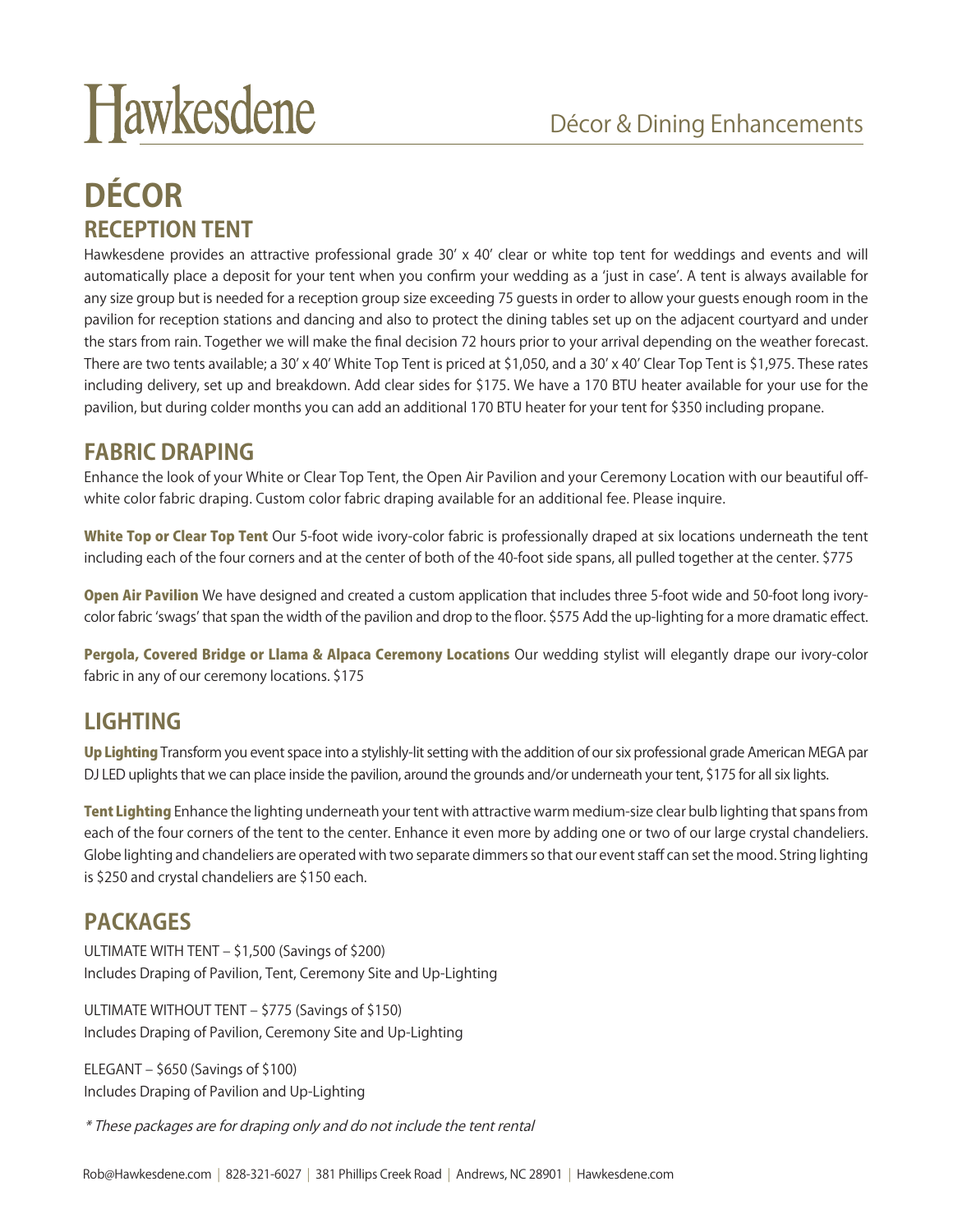# **ADDITIONAL SERVICES AND OFFERINGS**

### **Wedding Cakes, Cupcakes & Desserts**

Our culinary team consists of a very talented pastry chef who will create your perfect custom wedding cake, cupcakes and specialty desserts for your big day. Pleaser refer to the Wedding Cake & Desserts document located on our website for information and rates. Or we are happy to coordinate with any vendor that you choose.

### **PA System**

If you need a PA system for rehearsal night speeches or your wedding ceremony, we have available for rent a Peavey Escort 6000 PA System. This system is 600 watts, has 7 combination XLR ¼ inputs, RCA/3.5TRS inputs, USB, MP3 and blue-tooth playback, two-way speaker system with two-inch woofer and a seven-band graphic equalizer. The system includes a wireless lapel mic with a 50' range that works great for ceremonies and a wireless handheld with an 80' range that can be easily passed around during speeches. The rate is \$150 per night for the first night, with the option to add additional nights or location set ups for an additional \$75.

### **Wedding Officiant**

There are many officiants out there but only a few that we trust to make your nuptials perfect. Let us line you up with the one who is the best match for you and yours.

### **Musicians, Band or DJ**

Take the worry out of your schedule and allow us to recommend all of your entertainment needs. Tell us your budget and what you want and let us help you select the perfect music for your special day. We will work directly with your musician, DJ or band from the time you secure their services until they are packed up and gone.

### **Photography & Videography**

We realize that selecting the right photographer and videographer is a personal and delicate decision and we are here to help. Just let us know your budget and needs and together we can make it happen.

### **Floral**

Hawkesdene has partnered with Andrews Florist, a local florist owned and operated by a creative husband and wife team who have been in business together for over 25 years. This incredibly talented team will design and deliver creative and professional floral arrangements and bouquets at super competitive prices. Conveniently located only a few miles from us please reach out to them directly for a quote based on your personal specifications. Marty & Tammy Hooper 828-321-4413.

# **DINING**

### **Late Night Snacks**

Provide your guests with a delicious late night snack following your reception or evening celebration. Our chicken fingers & potato wedges with our trio of sauces are a crowd-pleaser. \$4 per guest.

### **Self-Service Bar & Beverage Station**

A self-service bar and beverage station is included at dinnertime but is available at brunch, lunch and between meals too. This station is a completely stocked and managed self-service bar set-up inside the pavilion including an unlimited selection of non-alcoholic beverages including Coca Cola, Diet Coke, Sprite, bottled water, club soda, tonic water, ginger ale, orange juice and cranberry juice. Sliced lemons & limes, olives, ice, glassware and bar supplies are provided and additional bar supplies are available by request. Self Service Bar is not available for breakfast. Beer, wine, champagne and spirits are provided by the client and managed by our staff. \$145.